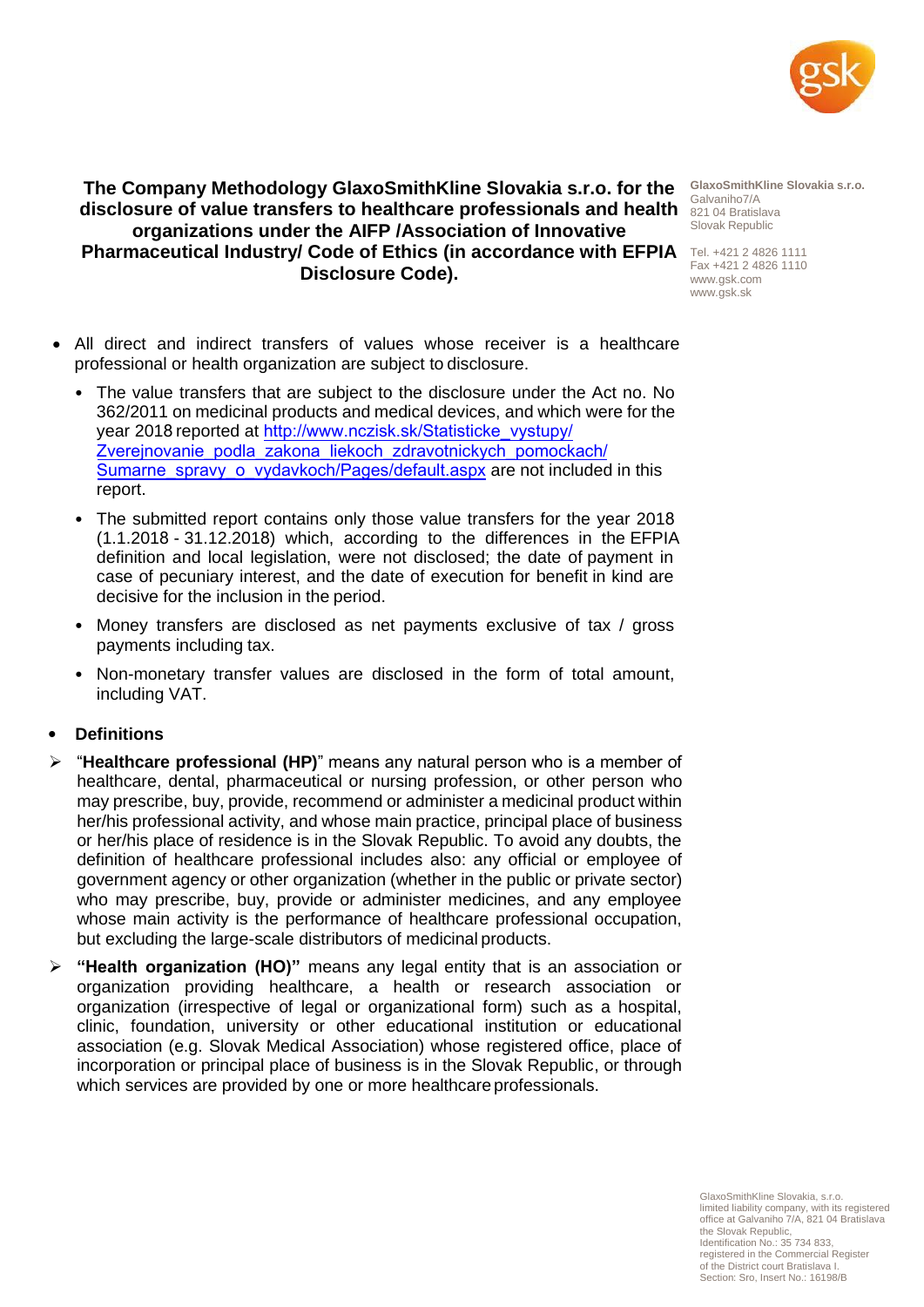

#### **Individual categories of transfers disclosed**

- Transfers of values to **health organizations**
- ➢ Subsidies and grants

Gifts and grants for health organizations to support health care, including gifts  $\frac{Fax + 421}{2}$  4826 1110 and grants (funds or material benefits) to institutions, organizations or [www.gsk.sk](http://www.gsk.sk/)associations consisting of healthcare professionals and / or which provide health care.

➢ Contributions to the costs of events

Contributions to the costs related to a professional event performed by a health organization or third parties, including sponsorship of healthcare professionals for the purpose of attending professional events:

- i. registration fees;
- ii. sponsorship agreements with health organizations or third parties that health organizations have entrusted with organizing a professional event and
- iii. travel expenses and accommodation expenses
- iv. purchase of services during the event, such as rental of exhibition premises, purchase of advertising space, advertising in the event material, etc., is also considered a contribution to the costs of the event

#### ➢ Fees for services and consultations

The transfers of value arising from or relating to contracts between the company and institutions, organizations or associations of health professionals based on which such institutions, organizations or associations provide the company with any type of service, or any other type of financing not included in the previous categories. Remuneration and value transfers relating to the costs agreed in the written agreement relating to the agreed activity will be disclosed as two separate amounts (payment for a service + paid costs related to the provision of service).

- Transfers of values to **healthcare professional**
- $\triangleright$  Contributions to the costs of events

Contributions to the costs related to a professional event:

- i. registration fees; and
- ii. travel expenses and accommodation expenses
- $\triangleright$  Fees for services and consultations

The value transfers arising from or related to contracts between the company and healthcare professionals based on which healthcare professionals provide members with any type of service, or any other type of funding not included in the previous categories. Remuneration and value transfers related to the costs agreed in the written agreement relating to the agreed activity will be disclosed as two separate amounts (payment for the service + paid costs related to the provision of service if incurred; e.g. the payment for a vocational training / lecture + payment of travel expenses to the place of training).

**GlaxoSmithKline Slovakia s.r.o.** Galvaniho7/A 821 04 Bratislava Slovak Republic

Tel. +421 2 4826 1111 [www.gsk.com](http://www.gsk.com/)

GlaxoSmithKline Slovakia, s.r.o. limited liability company, with its registered office at Galvaniho 7/A, 821 04 Bratislava the Slovak Republic, Identification No.: 35 734 833, registered in the Commercial Register of the District court Bratislava I. Section: Sro, Insert No.: 16198/B